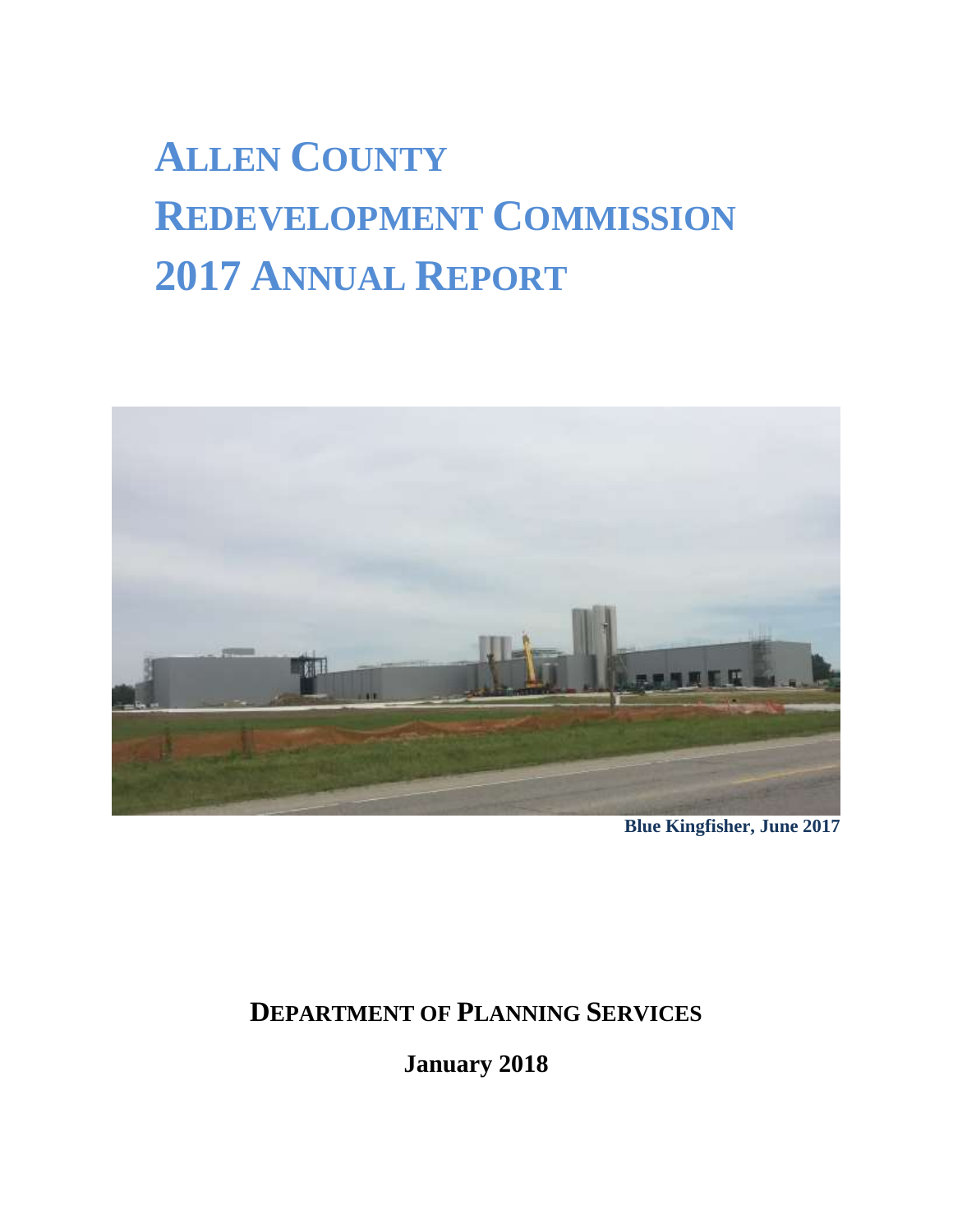### **A MESSAGE FROM THE PRESIDENT**

The Allen County Redevelopment Commission was pleased to see results from previous year's efforts and the commitments we have made to assist continued economic growth in Allen

County. I always like to say that government doesn't create jobs, but we can provide assistance to the companies that do. It was nice to see the results of the Commission's assistance be realized in 2017, as construction was completed on the NorthPoint logistics facility and nears completion on the Walmart owned Blue Kingfisher milk processing facility



The Commission also provided assistance to the City of New Haven and the City of Woodburn to help support their continued growth. Finally, the reconstruction of Pleasant Center Road, which was funded by the Commission, was completed in 2017. This project certainly made the site Walmart chose for their project more attractive and may provide opportunities for additional growth in the future. We look forward to working with our many partners in making 2018 another successful year.

Respectfully Submitted,

Richard E. Beck, Jr., President Allen County Redevelopment Commission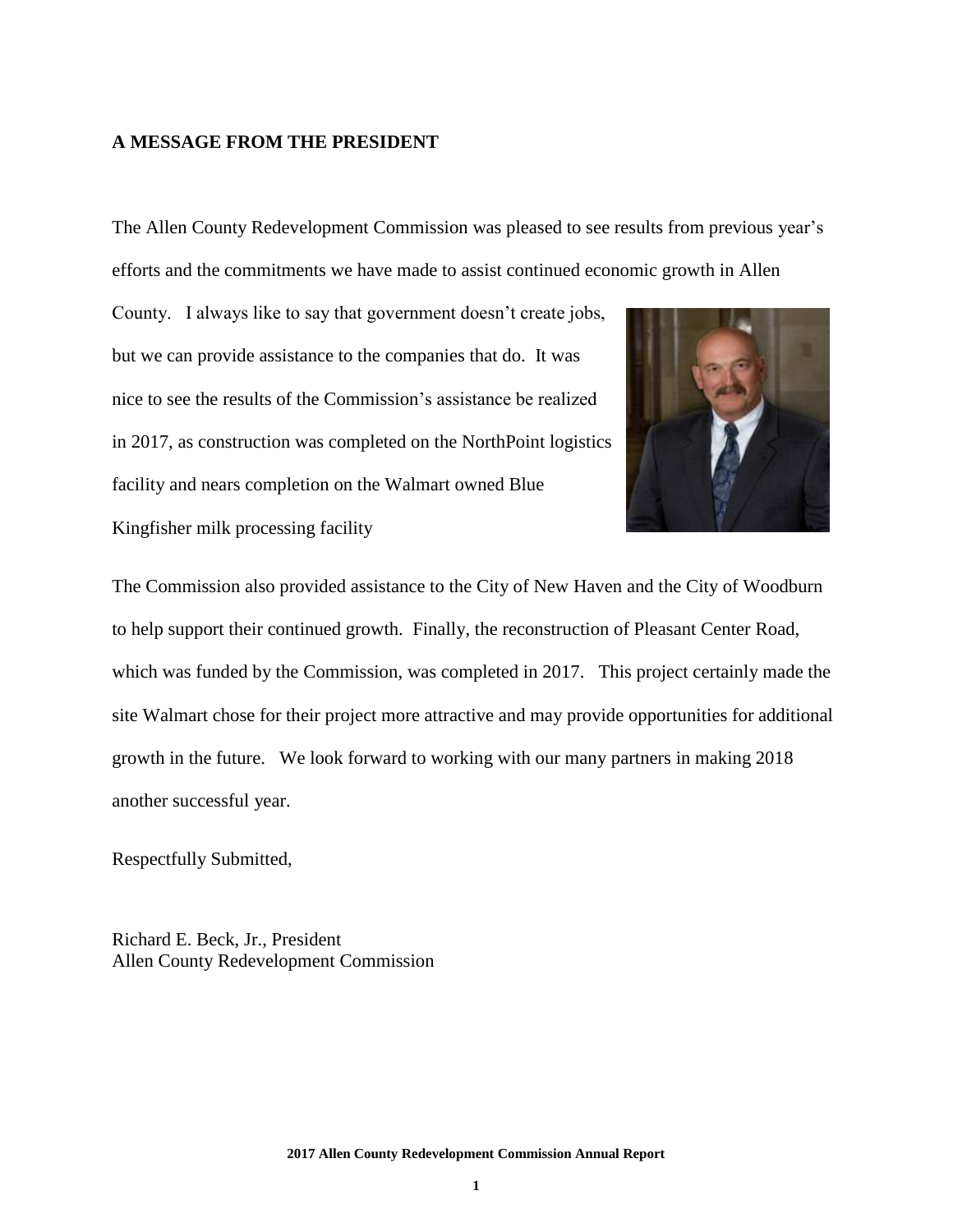# **ALLEN COUNTY REDEVELOPMENT COMMISSION: 2017 ANNUAL REPORT**

Indiana Code (IC 36-7-14-13) requires that every redevelopment commission prepare an annual report for presentation to the executive branch of the local government. Below is information about the Allen County Redevelopment Commission's (the "commission") activities, and expenditures during the year. Information on the members of the commission is provided at the end of this report.

## **ACTIVITIES**

After a very busy 2016 with the Northpoint (GM logistics), Blue Kingfisher (Walmart milk processing), and XPO Logistics (medical distribution), the pace of activity slowed in 2017. However some activity related to these projects carried over into the new year.

For example, a TIF agreement with Blue Kingfisher was only finalized and approved in April 2017 following a public hearing. Of course, by this time the facility was already under construction. The TIF agreement was to provide an incentive in the amount of \$1,048,000 to offset some of the costs of developing the site. This will be paid off in future years as tax increment becomes available. The facility is shown to the right as it neared completion. Blue Kingfisher will employ 151 people at the facility which was expected to cost \$83 million to construct.



**Blue Kingfisher**

Lippert Components closed on Ryan Road property owned by the commission in January for expansion of their local operations in New Haven. The commission received \$668,340 for the property that was acquired in an exchange with OmniSource for the Bandalier property in 2011. Lippert had planned to construct a 380,000 square foot building at a cost of \$15.3 million on the site and invest another \$3.8 million in equipment to expand their New Haven operations. Lippert later changed their plans and will be relocating in the former Nestle distribution center near the airport for this expansion. They plan to invest \$10.8 million in real and personal property improvements at the 764,177 s.f. facility.

The owners of the XPO distribution facility sold it in July 2017 to Gramercy Property Trust. Gramercy asked for an assignment agreement regarding a right of first refusal for additional land adjacent to the facility. Gramercy also assumed the rights to the TIF LEDGE Agreement provided when the facility was constructed in 2016. The commission also considered payment to XPO under a pond agreement approved in February 2016 for a share of the construction cost of the detention pond at that facility. The \$100,000 payment was made to XPO in March, and the City of Fort Wayne repaid \$50,000 of this later in the year as their share.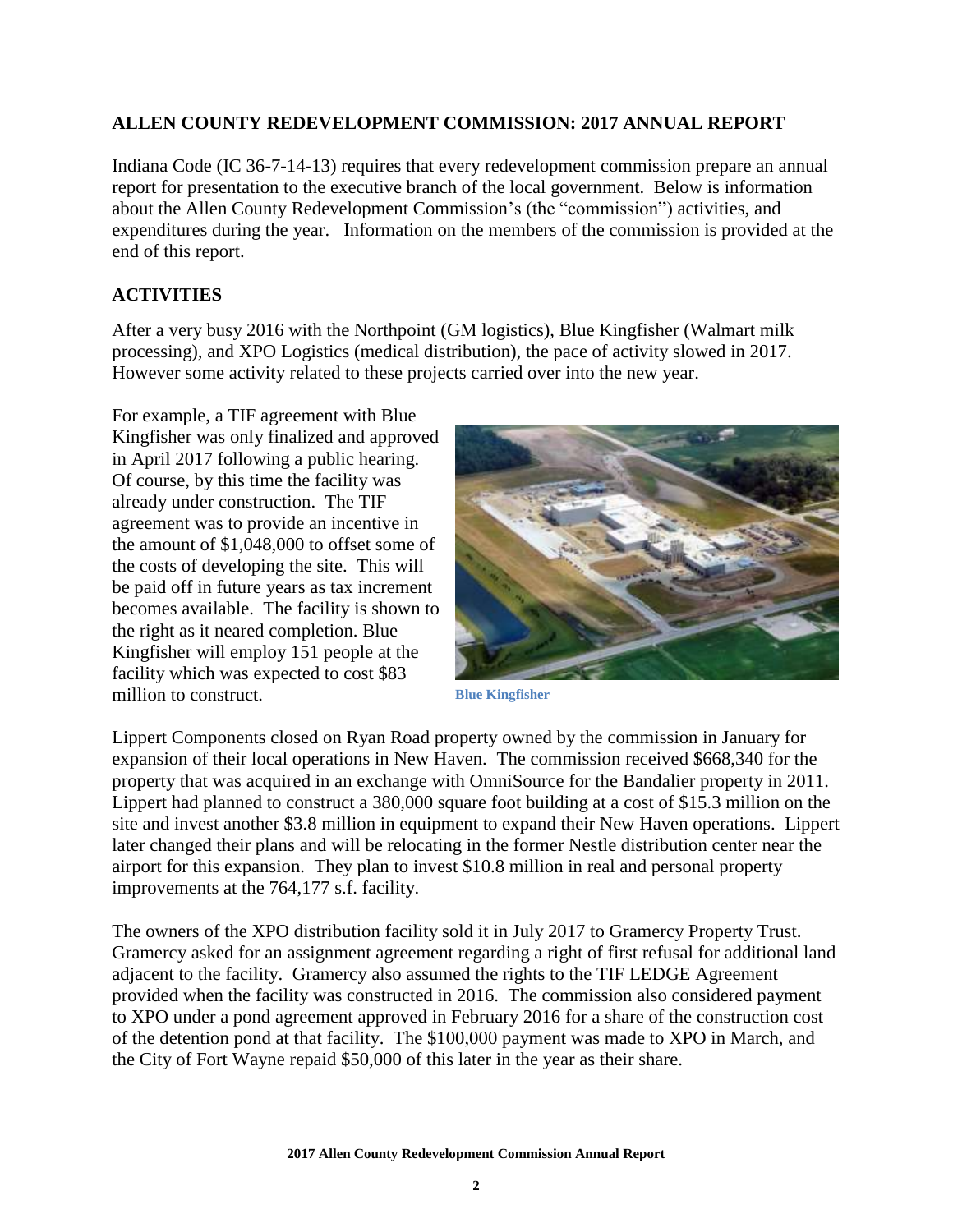As the Pleasant Center Road project neared completion, a homeowner on the road complained about drainage problems that may have been due to the road improvements. The commission instructed staff to try to resolve the problem. In April, after much discussion, the commission authorized additional work to correct the issue with standing water through its existing contract with PRIMCO. The commission made the final payment in October after approving a change order that decreased the contract by \$36,734. The final contract amount for the road project was \$1,626,431.75.

In March, the commission extended a lease agreement with BF Goodrich Tire Manufacturing, which had been amended two times prior. The resolution approved by the commission extended the lease term until 2021 and maintained a previous benefit cap of \$1.65 million. Through 2016 BF Goodrich had only received \$597,975.70 from the lease agreement. The original lease agreement was approved in 2003, and BF Goodrich has continued to invest in the facility since then. In December 2016, BF Goodrich received a tax abatement for a \$100 million investment in new equipment at the facility.

The commission entered into a wetland services agreement in March with Earth Source to evaluate a property the commission was considering purchasing west of General Motors. Some potential wetland areas were identified by Earth Source during a basic inspection. The commission declined to pursue the property further after considering the possible wetland and other potential issues with the site.

In May, the Mayor of New Haven, Terry McDonald, and Kristi Sturtz made a presentation about a proposed planning study for a triangle area east of New Haven which includes the former New Haven (Casad) Depot. They were requesting funding of \$100,000 to assist in the funding the study. While the proposed area included about 258 acres, much of the discussion revolved around New Haven's desire to acquire Casad from the Federal government to use as a large industrial park. While the commission did not agree to assist in the planning study, it did provide \$300,000 in October for previous improvements to a water tower in the area. New Haven had requested assistance with that project in March 2015. The \$300,000 for New Haven was provided by the Board of Commissioners of the County of Allen, and will be repaid later from tax increment from the Casad East TIF district. The Commission entered into a reimbursement agreement with the Board of Commissioners regarding this repayment.

In August, it was announced that Avancez would be leasing some of the NorthPoint facility providing logistics services to the General Motors assembly plant across Lafayette Center. This operation was expected to create over 300 jobs paying about \$20 per hour. A ribbon cutting event was held in November as Avancez begins setting up the facility for operation next year. LINC (Logistics Insight Corporation) will also be operating out of the facility (shown to the right).



**NorthPoint**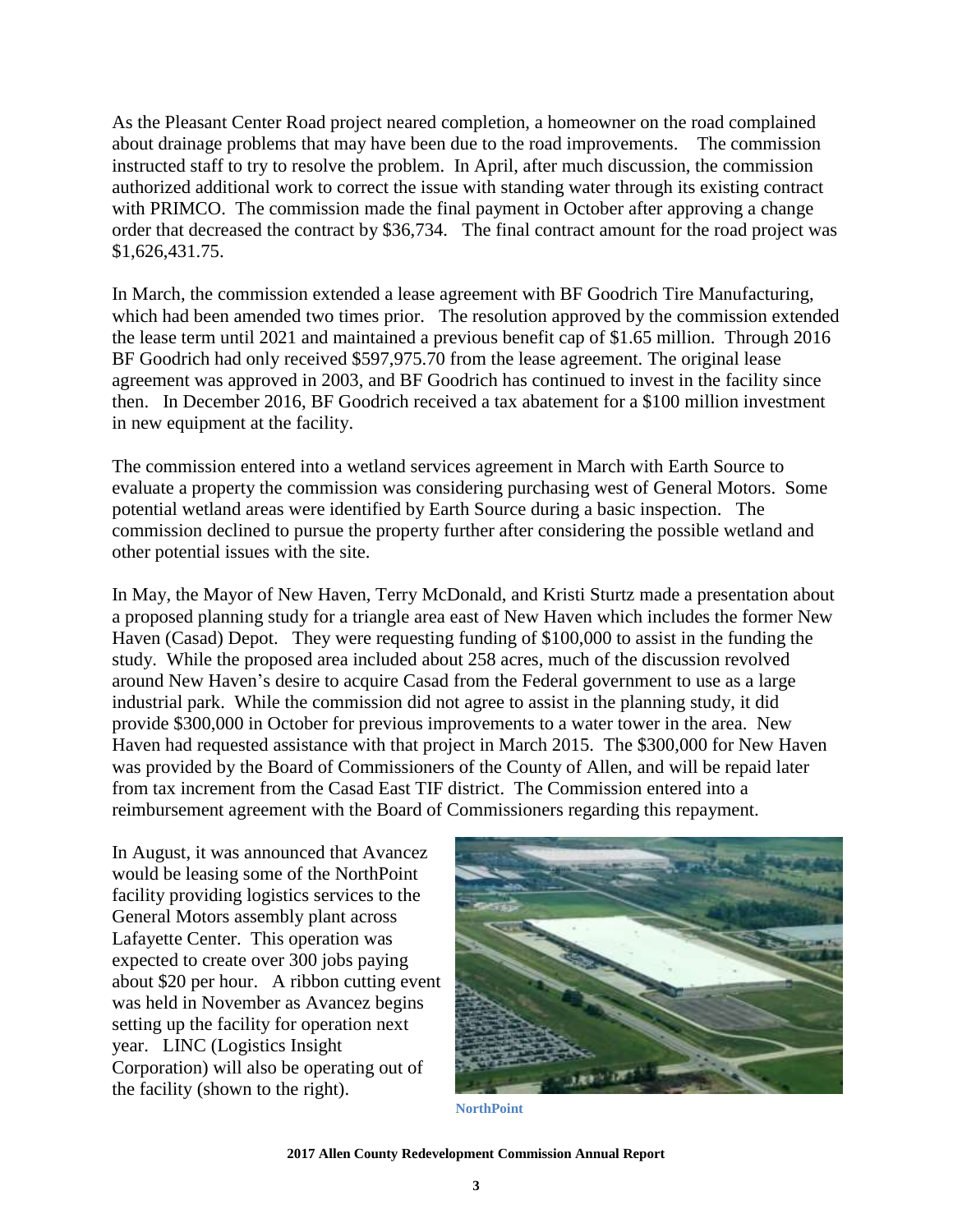In September, there was discussion regarding a request from the City of Woodburn for the use of some funds from the Woodburn TIF districts to support upgrades to Woodburn's wastewater treatment plant and a small sewer extension along SR 101. The following month, the commission approved a resolution pledging TIF revenue toward the Sewer Works Revenue Bonds of 2017 that would pay for the needed improvements. An amended and restated resolution was approved in November that included language requested by the Indiana Finance Authority who are purchasing the bonds through a wastewater loan program. The pledge will provide \$100,000 per year from the Woodburn TIF districts to support the debt service on the bonds for a period of 20 years.

In October, the Commission dissolved the I-69 / Dupont Road Economic Development Area and Allocation Area. This area that was created in 2002, but had never generated any tax increment. The EDA plan was to assist in the development of a technology park that never occured. The following month, the commission began the process of establishing a new Economic Development Area that is a larger area which includes the I-69 / Dupont area. The intent of the new Dupont Diebold EDA is to provide funding for infrastructure to support the continued growth in the area resulting from development related to the Parkview Regional Medical Center and other projects in the area. The Dupont Diebold Allocation Area includes 233.57 acres of mostly undeveloped land on property owned by primarily by Parkview. Potential improvements in the area outlined in the EDA plan includes roads, trails, and sidewalks as well as water and sanitary sewers among other potential needs.

In November, the commission agreed to participate in an interlocal agreement with the Board of Commissioners, the City of Fort Wayne, and the Fort Wayne Redevelopment Commission that would provide support for a boutique hotel project in downtown Fort Wayne. This hotel is a partnership between Barbara Baekgaard, one of the founders of Vera Bradley, and Provenance Hotels. The commission will serve as a conduit to provide \$2 million in funding from the board of commissioners for the project, and will receive tax increment from Fort Wayne in the future to repay the county.

During 2017, the commission made payments of nearly \$3 million toward bonds, loans and leases. The 2015 series bonds issues represented about \$1.28 million of that total. Loan and reimbursement payments to the board of commissioners and Allen County Highway Department totaled about \$1.33 million. With those payments, the commission paid off two obligations – one related to storm sewer work for SDI LaFarga, and the other for infrastructure related to the Greatbatch project. Lease payments to Uniroyal Goodrich and Franklin Electric amounted to \$340,402 combined. Details on the funds controlled by the commission are included in the following section.

# **FUNDS ACTIVITY**

The commission maintains a General Fund (246) for general expenditures, and began the year with \$871.60 in funds. The fund received \$50,000 of CEDIT funds and \$382.35 in interest during 2017. There was \$17,829.24 in expenditures from the General Fund in 2017, with legal services representing the majority of the expenses in the amount of \$15,581.06. The General Fund ended the year with a balance of \$35,093.69.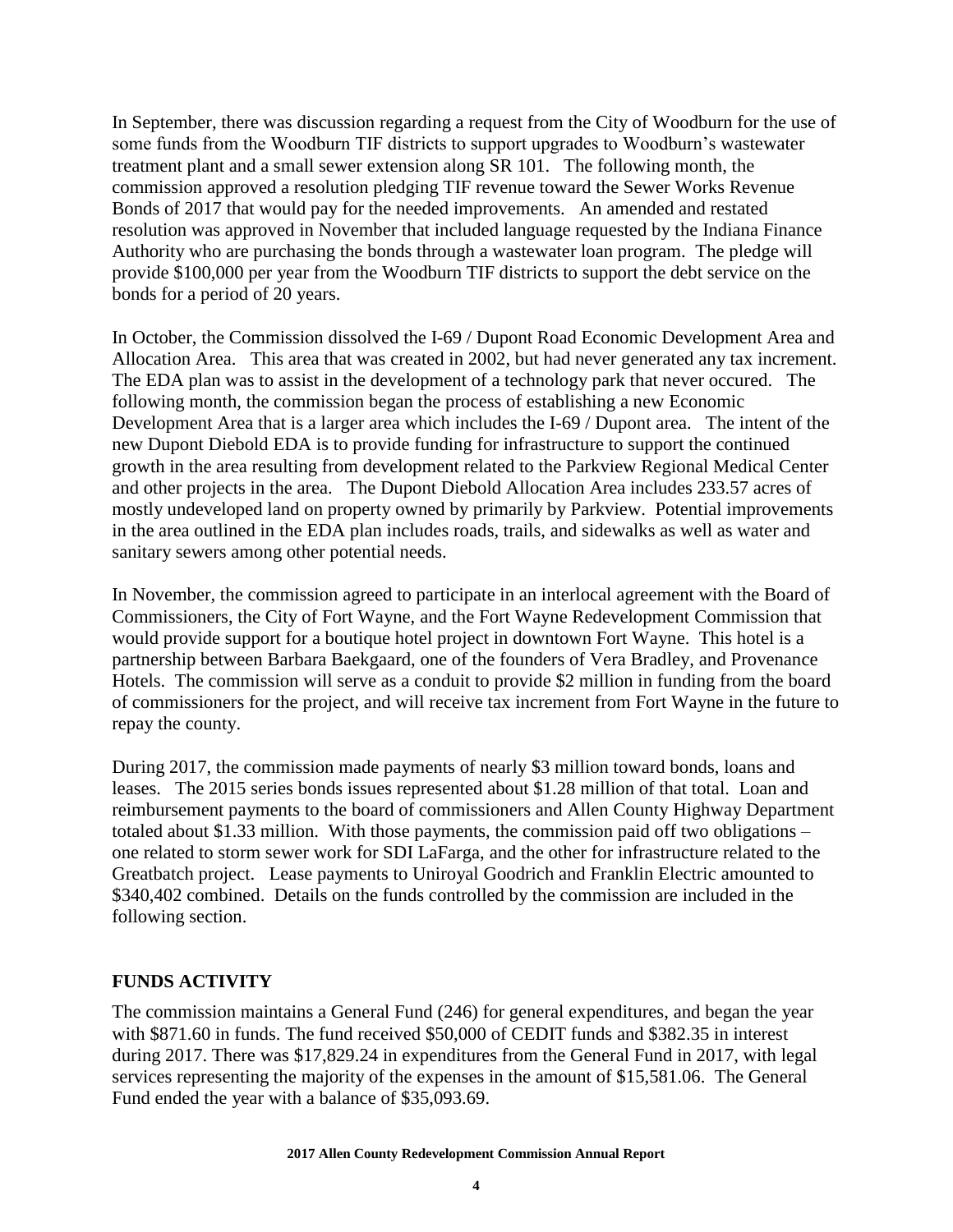The Capital Fund (826) began 2017 with a balance of \$4,816,117.89 and received \$668,340 in revenue from the sale of the Ryan Road property, \$1,033,974.51 transferred from another fund from a land sale in 2016, \$2 million from the Board of Commissioners for the boutique hotel project, and \$59,873.74 in interest. The commission's expenditures from the Capital Fund totaled \$22,174.30 including \$20,174.94 for property related expenses. The year-end balance for the Capital Fund was \$8,556,131.84.

There are also individual funds for each TIF district to keep the income and payments segregated, and to make accounting functions easier. The following are details for each TIF account under the control of the commission.

- The Lincoln Industrial TIF Fund (333) received \$139,097.99 in tax increment revenue during 2017 and \$2,684.40 in interest. The commission paid out \$130,000 to Brunswick Leisure Boat Company under a TIF Agreement entered into with the company in 2013. The year-end fund balance was \$310,573.16.
- The Nestle II TIF Bond Fund (336) collected \$293,679.22 in tax increment revenue during 2017, as well as \$3,924.53 in interest. The only expenses in 2017 was an \$80,000 transfer to the Nestle II Bond Principal & Interest fund (403) for debt service payments on the 2015C bond issue and \$200,000 to the GM 2015A Bond fund (408). The year-end fund balance for Fund 336 was \$469,354.79.
- The CASAD East TIF Fund (399) received \$286,938.06 in tax increment, \$300,000 from the board of commissioners, and \$4,807.66 in interest. The commission had \$459,548.63 in expenditures from this fund in 2017, included \$159,549 for engineering and right-of-way services, and right-of-way acquisition for the Ryan / Bruick Road improvement project. The \$300,000 from the commissioners was paid to the City of New Haven for previous work on a water tower adjacent to the CASAD EDA. The fund ended 2017 with a balance of \$593,968.55.
- The Nestle II Bond Principal and Interest Account (403) made payments on the 2015C bond issue debt service totaling \$79,468.76 and \$500 in administrative fees to US Bank. As mentioned previously, the fund received \$80,000 from Fund 336 as well as \$435.34 in interest. The fund ended the year with a balance of \$40,747.65.
- The Nestle II Reserve Account (404) had no activity during 2017 and the fund ended 2017 with a balance of \$89.08.
- In 2017, the GM General Account Fund  $(405)$  received \$1,103,506.74 in tax increment from the GM TIF district and \$702.96 in interest. During 2017, the commission transferred \$949,000 to the two Bond Principal & Interest accounts for future bond payments. As a result, the fund balance increased to \$561,969.30 at the end of 2017.
- The GM 2015B Bond Principal and Interest Account (406) received \$339,900 from the GM General fund (405) and \$1,749.49 in interest. The Commission paid \$323,661.25 in bond payments on the Series 2015B bonds from this fund during 2017, leaving a balance of \$166,939.90 at year-end.
- The GM 2015B Reserve Fund (407) exceeds the funding level of \$232,203.73 required by the bond ordinance for this reserve fund and had no activity aside from interest received of \$2,344.38 while ending 2017 with a fund balance of \$236,331.10. The 2005B Reserve Fund is fully funded.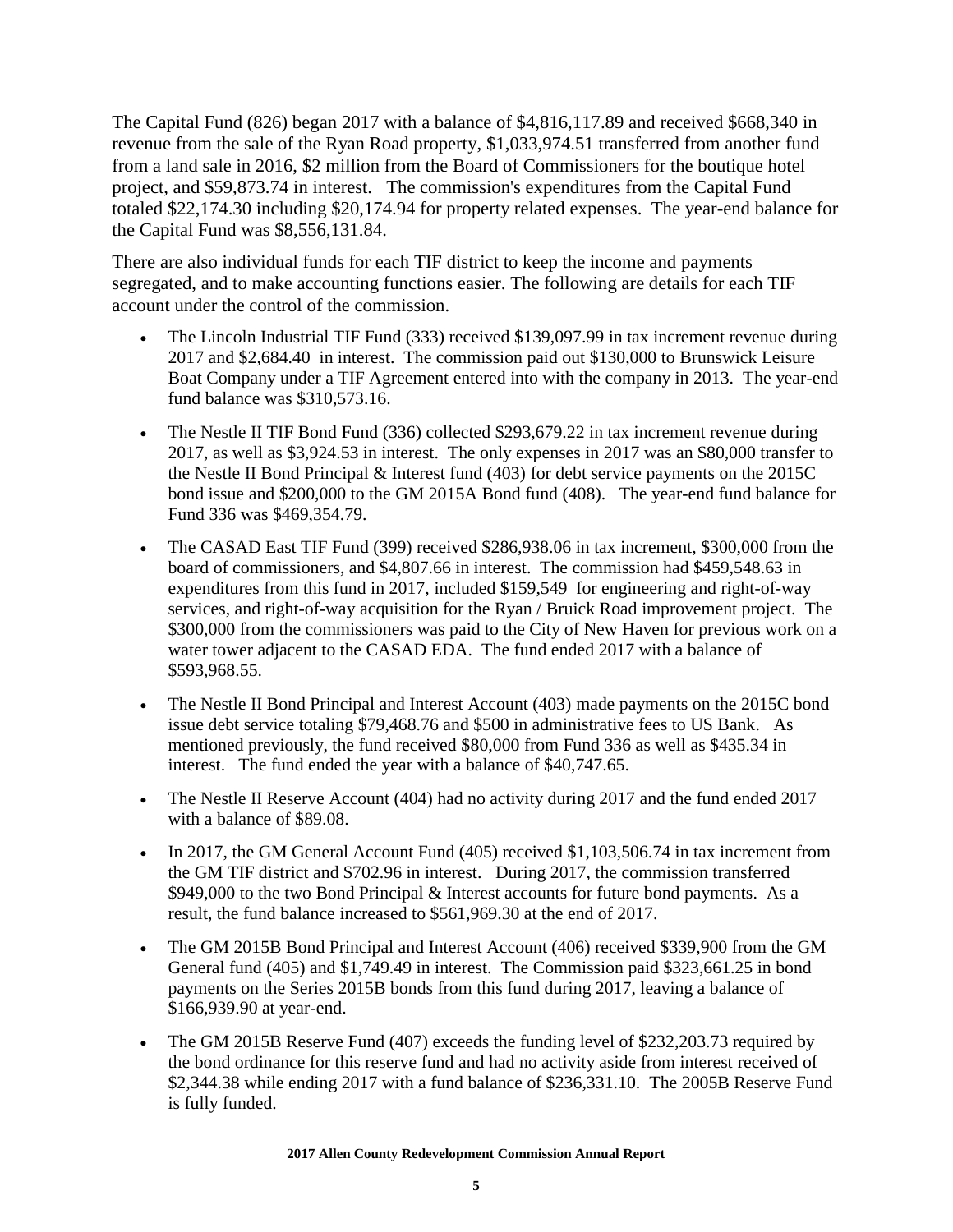- The GM 2015A Bond Principal and Interest Fund (408) received transfers of \$609,100 from the GM General Fund (405), and \$200,00.00 from the Nestle TIF Fund (336). The fund also earned \$3,029.55 in interest. Bond payments on the Series 2015A bonds totaled \$880,787.50 leaving a fund balance of \$106,543.00.
- The GM 2015A Reserve Fund (409) had a year end 2017 fund balance of \$156,390.07 and had only interest activity of \$1,551.35 .
- The commission collected \$64,866.76 in tax increment from the Fort Wayne Assembly TIF district for the GM Supplemental Fund (410) in 2017. The fund also received interest of \$399.90. The fund provided \$100,000 to the GM2015A bond account during 2017 and ended the year with a balance of \$33,167.66
- The Pleasant Center Road Fund (424) had expenditures totaling \$212,710.62 during 2017 including \$143,049.18 for the reconstruction of Pleasant Center Road which was completed in 2017. The fund received \$1,825.65 in interest, and ended 2017 with a balance of \$60,837.64.
- The Uniroyal Goodrich TIF Fund (780) collected \$257,032.52 in tax increment revenue and \$134.00 in interest. The Commission made two lease payments during 2017 to BF Goodrich Tire Manufacturing totaling \$203,901.33. The fund balance ended 2017 with a balance of \$128,559.58.
- The Bandelier TIF Fund (806) collected \$271,889.43 in tax increment and \$217.92 in interest during 2017. The Fund made two loan payments totaling \$203,901.33 to the Tax Abatement Development Fund (331) for the SDI LaFarga drainage project. This loan was paid off in 2017 as a result of those payments. The year-end balance was \$147,636.55.
- The Bluffton Road East TIF Fund (807) received \$266,496.15 in tax increment and \$987.93 in interest during 2017. Loan payments related to work for the General Mills project were made in the amount of \$400,000. Another \$100,000 was paid to TG Fort Wayne as a share of the cost of constructing a detention pond, which the City of Fort Wayne reimbursed half. The fund ended the year with a balance of \$42,348.63.
- The Oak Crossing TIF Fund (809) generated \$385,813.70 in tax increment and received \$263.23 in interest during 2017. The Commission made two payments with a total amount of \$385,000 as part of a reimbursement agreement with the Allen County Highway Department for the North Clinton / Mayhew Road project. The fund ended the year with a balance of \$197,439.84.
- The Vera Bradley TIF Fund (810) received \$191,565.55 in tax increment and \$119.72 in interest during 2017. The fund paid \$185,000 in two payments toward a loan for infrastructure improvements associated with the Vera Bradley project from 2006. The yearend balance for the fund was \$97,004.73.
- The Woodburn US 24 TIF Fund (812) received \$44,934.33 in tax increment in 2017 and \$561.75 in interest. The only expenditure was legal fees related to a bond issue for the Woodburn Sewer Bond of \$105.00. The fund ended the year with a balance to \$81,361.64.
- The Woodburn Industrial Park TIF Fund (813) received \$36,490.64 in tax increment and \$10.24 in interest. The only expenditure was a \$14,930.91 payment to the City of Woodburn which was a reimbursement for a road improvement in the Woodburn Industrial Park. The fund ended the year with a balance of \$22,217.13.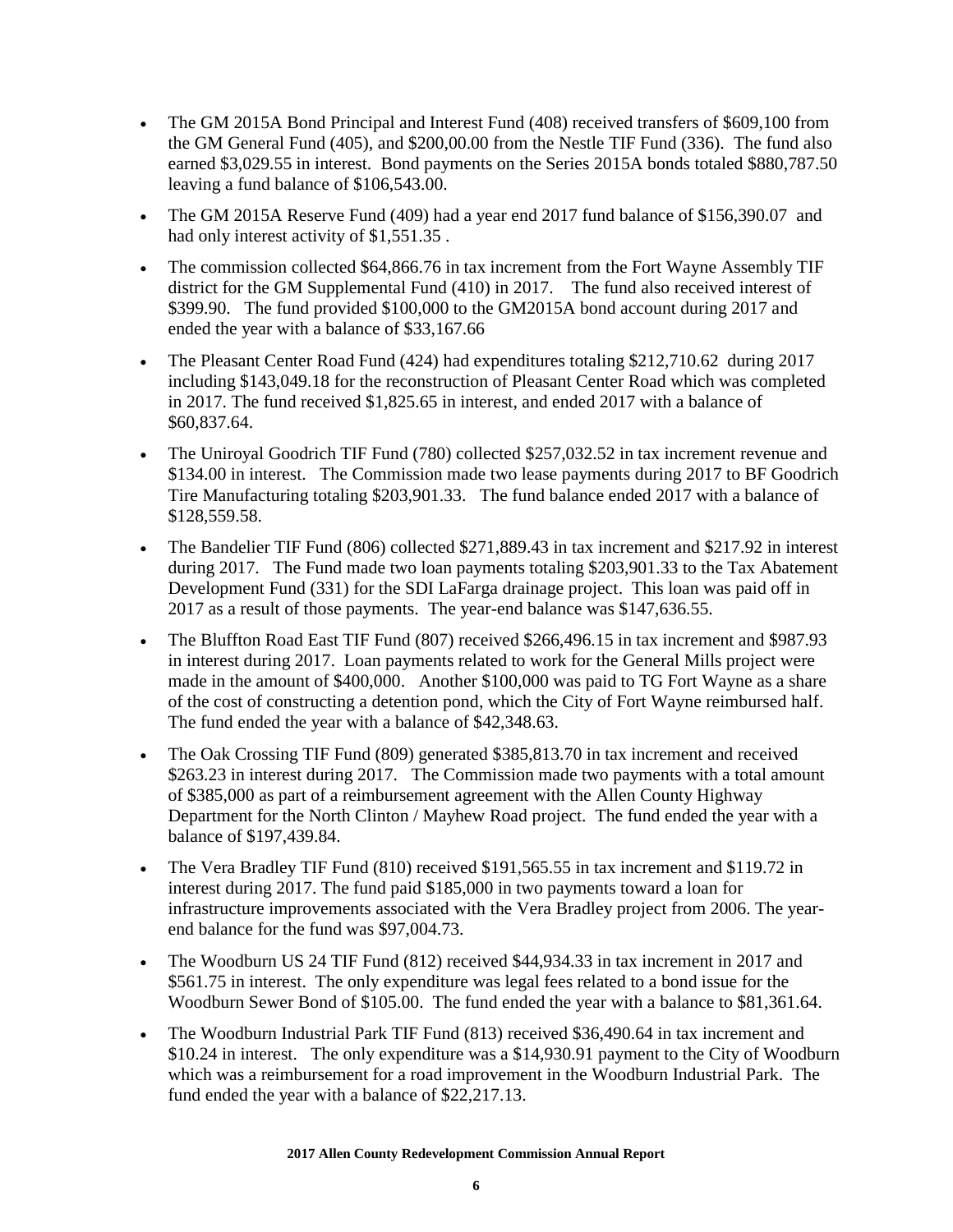- The Zubrick Road TIF Fund (823) received \$43,027.59 in tax increment and \$183.20 in interest during 2017. In July, the Commission made a \$45,000 payment toward a loan for the work done for the Vera Bradley project loan. The fund ended the year with a balance of \$26,284.87.
- The Zubrick Road II TIF Fund (824) received \$49,418.22 in tax increment and \$247.02 in interest during 2017. In July, the commission made a \$50,000 payment toward a loan for the work done for the Vera Bradley project loan. As a result, the fund ended with a balance of \$37,421.46.
- The Greatbatch TIF Fund (841) received \$205,535.23 in tax increment and \$309.93 in interest during the year. The commission made \$150,496.02 in loan payments to the Economic Development Fund (330) for infrastructure improvements related to the Greatbatch project. Those payments closed out this loan. The fund ended with a balance of \$113,571.13.
- The Coverdale TIF Fund (843) received \$136,696.11 in 2017 tax increment. During 2017, the commission made two payments totaling \$137,805.34 to a Franklin Electric Prudential Escrow account under a TIF Agreement with the company. The fund ended with a balance of \$68,326.35.
- The Dupont Corner TIF Fund (861) received tax increment of \$26,429.20 during 2017 and \$69.50 in interest. The fund ended the year with a balance of \$28,423.99.
- The Stonebridge TIF Fund (862) received \$7,288.85 in tax increment and interest of \$4,817.88 during 2017. During the year, \$1,033,974.51 was transferred to the Capital Fund, which was from the sale of property in 2016. The fund ended the year with a balance of \$25,997.76.

A summary of the activities of each fund and a list of the 2017 expenditures for each fund are attached to this report as Exhibits A & B.

# **COMMISSION MEMBERSHIP**

The Allen County Redevelopment Commission has five voting members and a non-voting member representing a school district. The board of commissioners appoints three members, along with the ex-officio school board member while the county council appoints two members. All members are appointed for a one year term; there are no term limits. The commission is also represented by legal counsel and the county auditor. A president, vice president, and secretary are elected at the first meeting of each year. Below is a list of members, the office held during 2017, the date of the member's original appointment, and a short biography for each member.

# **Richard E. Beck, Jr.**, President – January 1, 2002

Richard E. Beck, Jr. has been in the financial services industry for over 40 years. In addition to his career in banking, he has served as a senior adjunct faculty member at Concordia University of Wisconsin's Fort Wayne campus teaching management and business ethics and marketing. He has taught for the American Institute of Banking, the Indiana Bankers Association, and American Bankers Association. Mr. Beck currently



**2017 Allen County Redevelopment Commission Annual Report**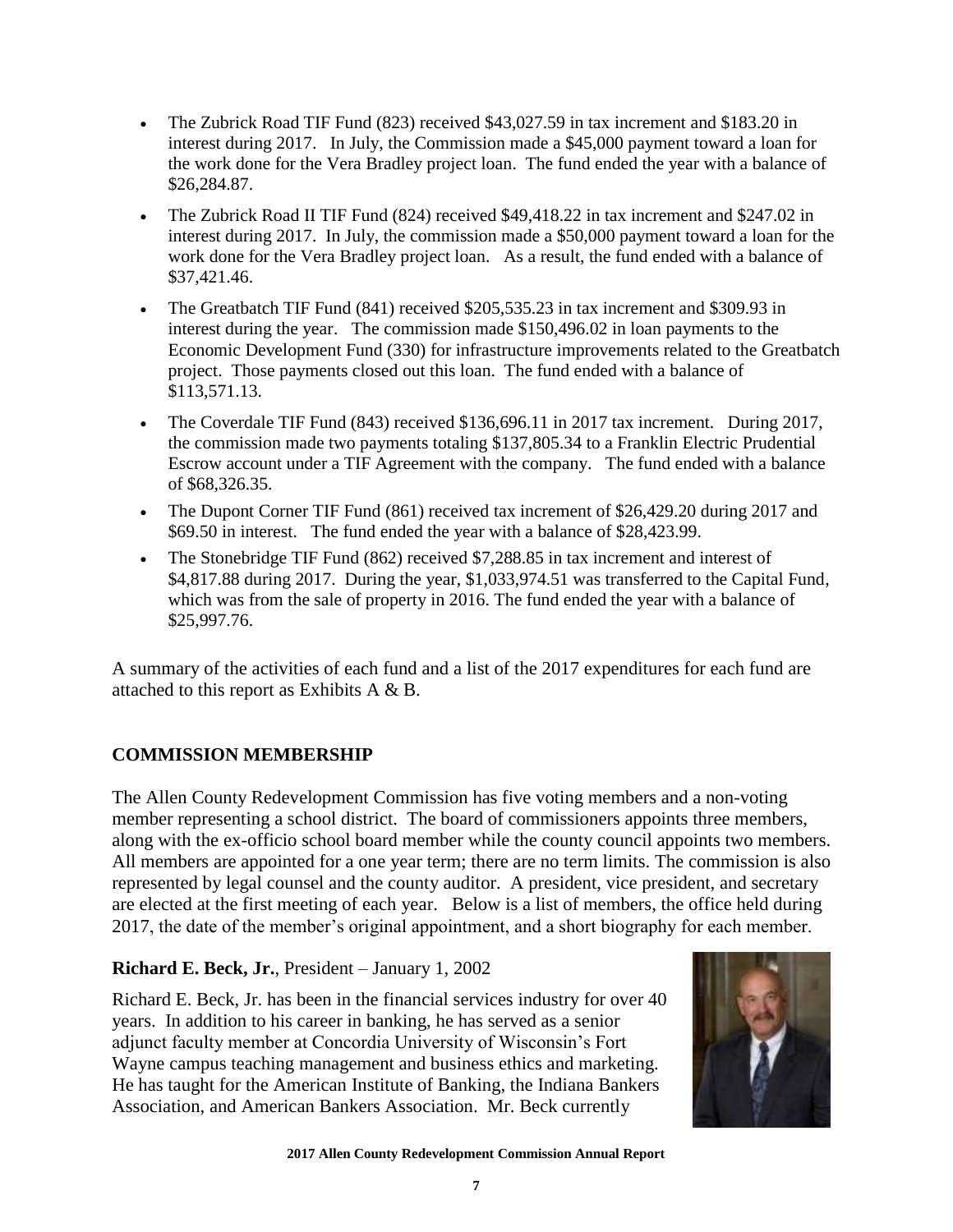teaches for the North and South Dakota Schools of Banking and the Nebraska and Kansas Schools of Banking as well. His teaching expertise led him to teaching a summer session in marketing at Concordia's International University in Estonia. He has published articles on sales, marketing and management for trade magazines. He is the author and recently published the  $7<sup>th</sup>$ edition of the American Bankers Association textbook on Consumer Lending. He currently serves on the board of Fort Wayne Construction Trades Inc., Allen County Redevelopment Authority as president, Allen County Economic Development Commission as secretary, and volunteers his time to the Allen County Sheriff's Reserve. Mr. Beck holds a master's degree in management from Indiana Wesleyan University and a bachelor's degree in political science from Ball State University. He is currently Senior Vice-President and Corporate Sales Manager for STAR Financial Bank in Fort Wayne.

### **Kurt Gutman**, Vice President – January 19, 2005

Mr. Gutman is a financial consultant with Compass Financial Advisors in Fort Wayne, which is a full-service investment firm. He has been in the financial services industry for over 10 years. Mr. Gutman has served as treasurer for Lutheran Social Services of Indiana, executive board member of American Red Cross Indiana-Ohio Region, president of Pine Valley Community Association and delegate to The Lutheran Foundation. He is also a member of the Allen County Redevelopment Authority.

### **Steven P. Bercot**, Secretary – January 1, 1987

Mr. Bercot is Vice President of Bercot-Gibson Construction Company, Incorporated and Bercot, Incorporated, both of which specialize in heavy construction, site development, and utility construction. He is also President of BEHEPE, Incorporated, a residential and commercial real estate development company. Mr. Bercot is president of the Allen County Economic Development Commission; past president of the Friars Club, past president of the Purdue Club of Fort Wayne; and former member and past president of the Board of Directors of Concordia High School. He is also a member of the Allen County Redevelopment Authority.

### **Darren Vogt,** Member – January 1, 2015

Mr. Vogt rejoined the Commission in 2015 after previously serving as a member during 2012. He previously served on the Allen County Council representing the  $3<sup>rd</sup>$  district from 2003 to 2014. Mr. Vogt currently owns an Allstate Insurance agency, and currently serves on the Junior Achievement board. He previously served on the Indiana University Alumni Club and the board of Greater Fort Wayne, Inc. He also owns commercial real estate and residential rental property





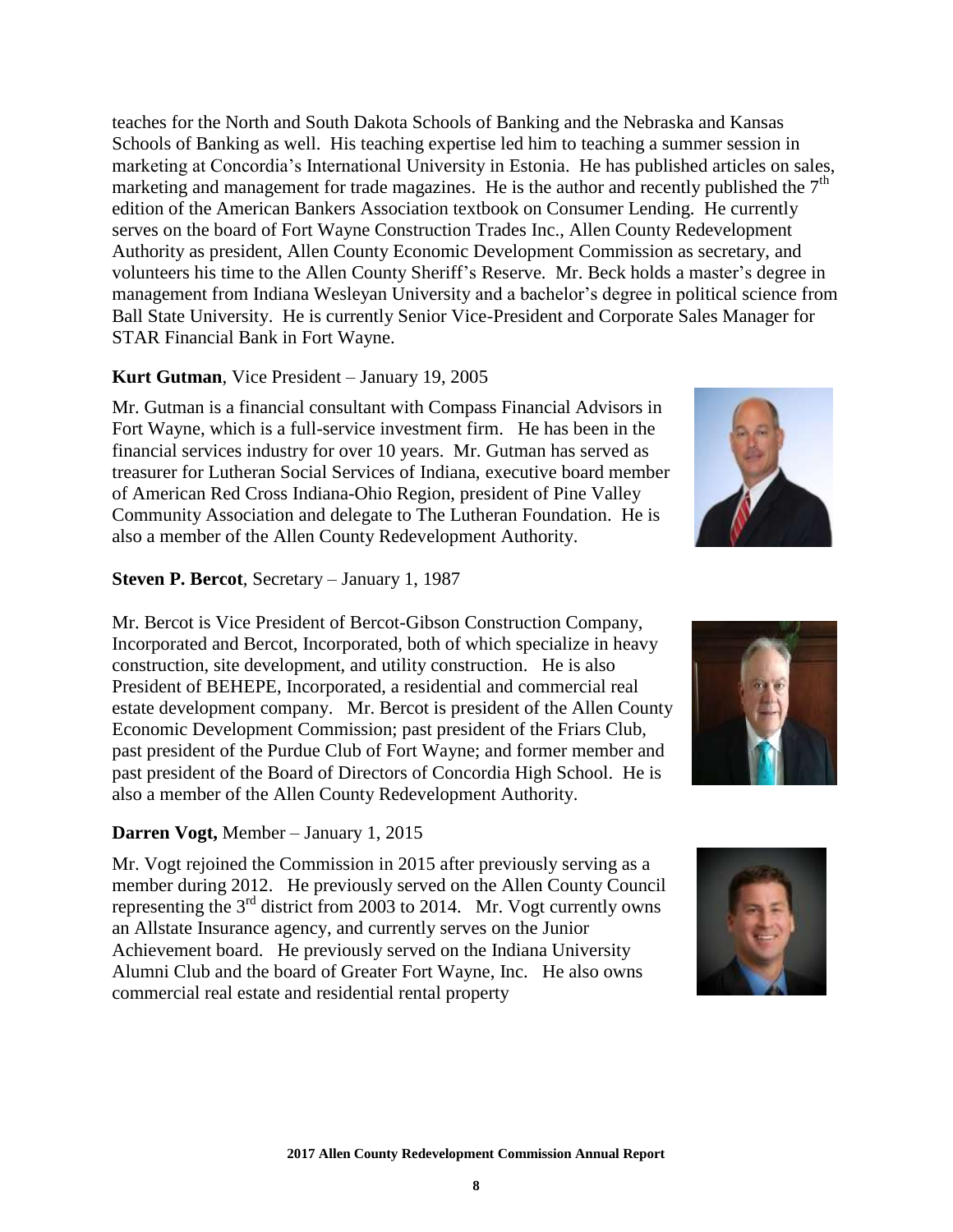# **Bob Armstrong,** Member – January 1, 2017

Mr. Armstrong joined the Commission as a new member in 2017, replacing the late Roy Buskirk. Mr. Armstrong has been a member of the Allen County Council since 2009 and served as a FWCS School Board Trustee from 2003 to 2007. Mr. Armstrong is employed by the Allen County Solid Waste Management District.

### **Chris Baker,** Non-voting Member – December 11, 2012

Mr. Baker is the Building Envelope Department Manager, and oversees the New Haven branch office for The Etica Group. The Etica Group is an architectural engineering firm. The firm also provides roof and building envelope consulting, as well as construction observation services. The Etica Group has offices in New Haven and Indianapolis and is a certified WBE firm. Chris is currently serving his second term on the East Allen County School (EACS) Board and has been the President, Vice President, and currently Secretary. He also serves on the Board of Directors for the New Haven Chamber, where he has served as chairman and currently serves on

the board's advisory panel. He also serves on the EACS Education Foundation Board, as well as the New Haven High School Career Majors Advisory Board.

### **G. William Fishering,** Attorney – Beers, Mallers, Backs, and Salin

Mr. Fishering serves as counsel for the Allen County Redevelopment Commission. He also served as Chief Deputy County Attorney from 1977 through 1984 and has been serving as the county attorney since 1984. Mr. Fishering is a member of the National Association of Bond Lawyers and American Bar Association forum on the construction industry. He is a member of the Allen County, American, and Indiana State Bar Associations. His practice is devoted to municipal law, municipal finance law, construction law, and labor law. Mr. Fishering has also been selected by his peers as one of Indiana's Best Lawyers for construction law from 2008-2014. Mr. Fishering

previously served on the board of directors for the Allen County Fairgrounds from 1987-1997 and for the Auburn Cord Duesenberg Festival. Bill stays busy with family events, coaching Charger Youth Football, and playing golf.

### **Nick Jordan,** Auditor – Allen County, Indiana

Mr. Jordan was selected to succeed Tera Klutz as the Allen County Auditor in February 2017. Prior to that, he served Allen County as the Chief Deputy Auditor. As the Auditor, Mr. Jordan also serves as the Treasurer for the Redevelopment Commission. His duties in the Auditors Office include implementing internal control training for all Allen County departments, implementing electronic payment of vendors, performing semi-annual property tax settlements, and implementing direct deposit of employee pay checks. As auditor, Mr. Jordan is also responsible for the oversight of all operation in the auditor department.